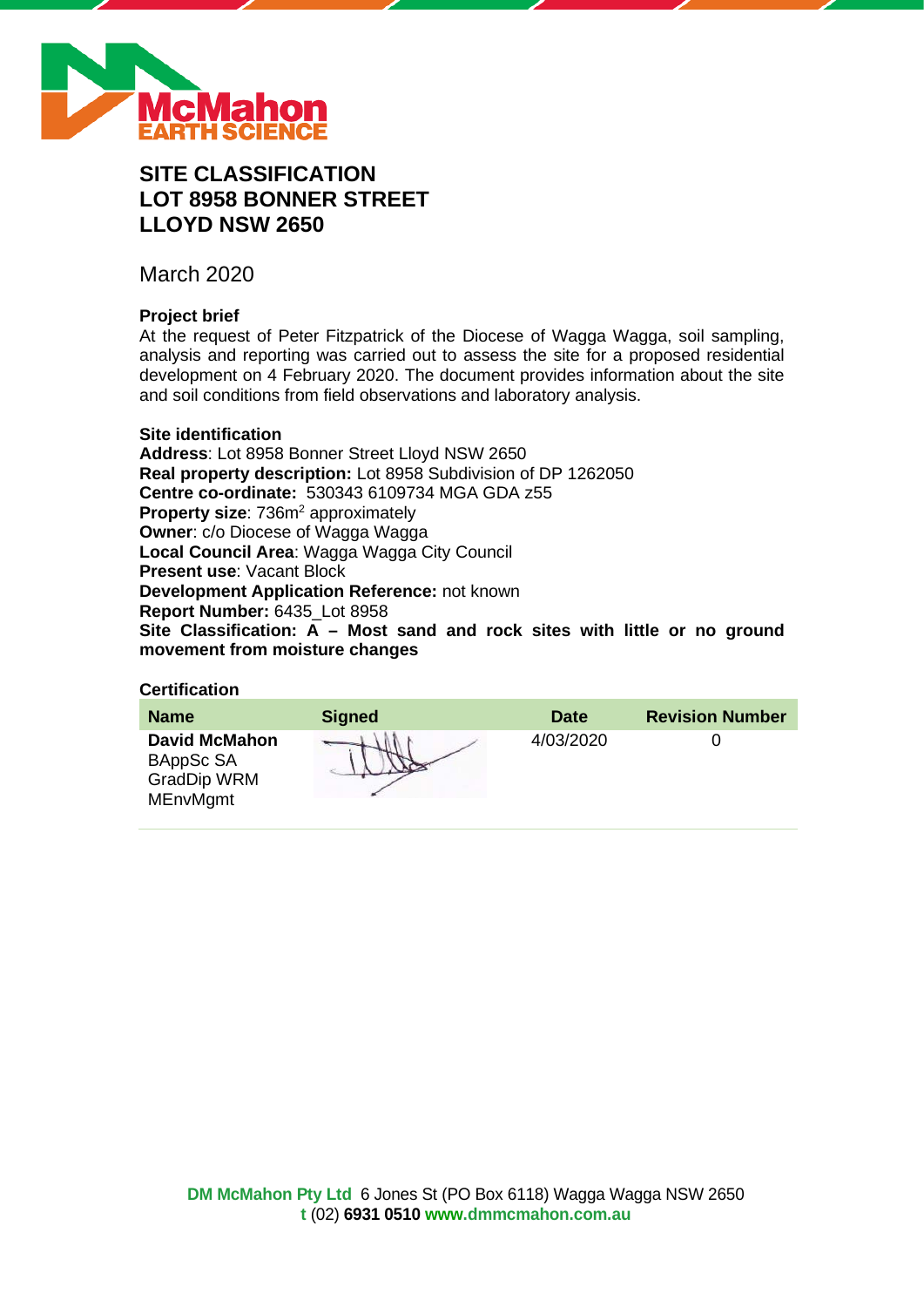### **Physical characteristics of the site**

A desktop review and investigation of the topography, hydrology, soil, lithology, geology and hydrogeology of the site has been undertaken and are as follows:

### **Topography**

The Lake Albert 1:25,000 Topographic Map (Sheet 8327-1S) indicates that the site is located at an elevation of approximately 261m AHD. The site landform is classed as a simple slope and the slope class is gently inclined.

### **Vegetation**

The site is devoid of vegetation.

### **Hydrology**

The nearest named waterway is Stringybark Creek located 3414m to the south east of the site. Due to the relative incline of the site, rainfall is likely to both run off and infiltrate into the relatively permeable topsoil.

### **Weather**

The average rainfall for Wagga Wagga is approximately 526.8mm per annum, with the wettest months being October, June and July. Annual mean evaporation for the region is 1715.5mm with mean daily evaporation ranges from 1.2mm in July to 9.2mm in January. Wagga Wagga is characterised by cold wet winters and hot dry summers with mean maximum temperatures ranging from 12.9°C in July to 31.9 °C in January and mean minimum temperatures ranging from 1.3ºC in July to 15.9ºC in February. Rainfall, temperature and evaporation data from Wagga Wagga Agricultural Institute 73127 (www.bom.gov.au).

### **Soil & Landform**

The site lies within the mapping unit ld from the Soil Landscapes of the Wagga Wagga 1:100 000 Sheet (DLWC, 1997). The map unit ld is described as:

### *ld – Lloyd (Erosional Landscapes)*

*Landscape*: rolling low hills on Ordovician metasedimentary rocks. Local relief 30–90 m; slopes 10–20%. Broad crests and ridges; long waning mid to lower slopes; broad drainage depressions. Variable rock outcrop 0–50%. Extensively to completely cleared mid to high open-forest.

*Soils*: shallow (<0.5 m), moderately well-drained Paralithic Leptic Rudosols (Lithosols) on some crests, ridges and upper slopes; deep (1.0–1.5 m), imperfectly drained Red Kurosols (Red Podzolic Soils) on other crests and upper slopes; moderately deep (0.5– 1.0m), moderately well-drained Red Chromosols and Kurosols (Red Podzolic Soils) on mid to lower slopes; and moderately deep (0.5–1.0 m), imperfectly drained Brown Kurosols (Yellow Podzolic Soils) in drainage lines.

*Limitations*: high erosion hazard; steep slopes (localised); localised rock outcrop; localised poor drainage; localised waterlogging; foundation hazard (localised); mass movement; shallow, stony and strongly acid soils (on ridges and upper slopes); localised aluminium toxicity; localised salinity.

### **Lithology and Geology**

Undivided Ordovician metasedimentary rocks—thinly interbedded siltstones, shales and phyllites, with minorschists and minor quartzites. Lithology is highly variable

over a short distance. Relatively thick (1 m to several metres) colluvial and slopewash clayey sediments occur on lower slopes and in drainage depressions. There is generally no rock outcrop, but occasionally <50% (at sites usually underlain by sandstone).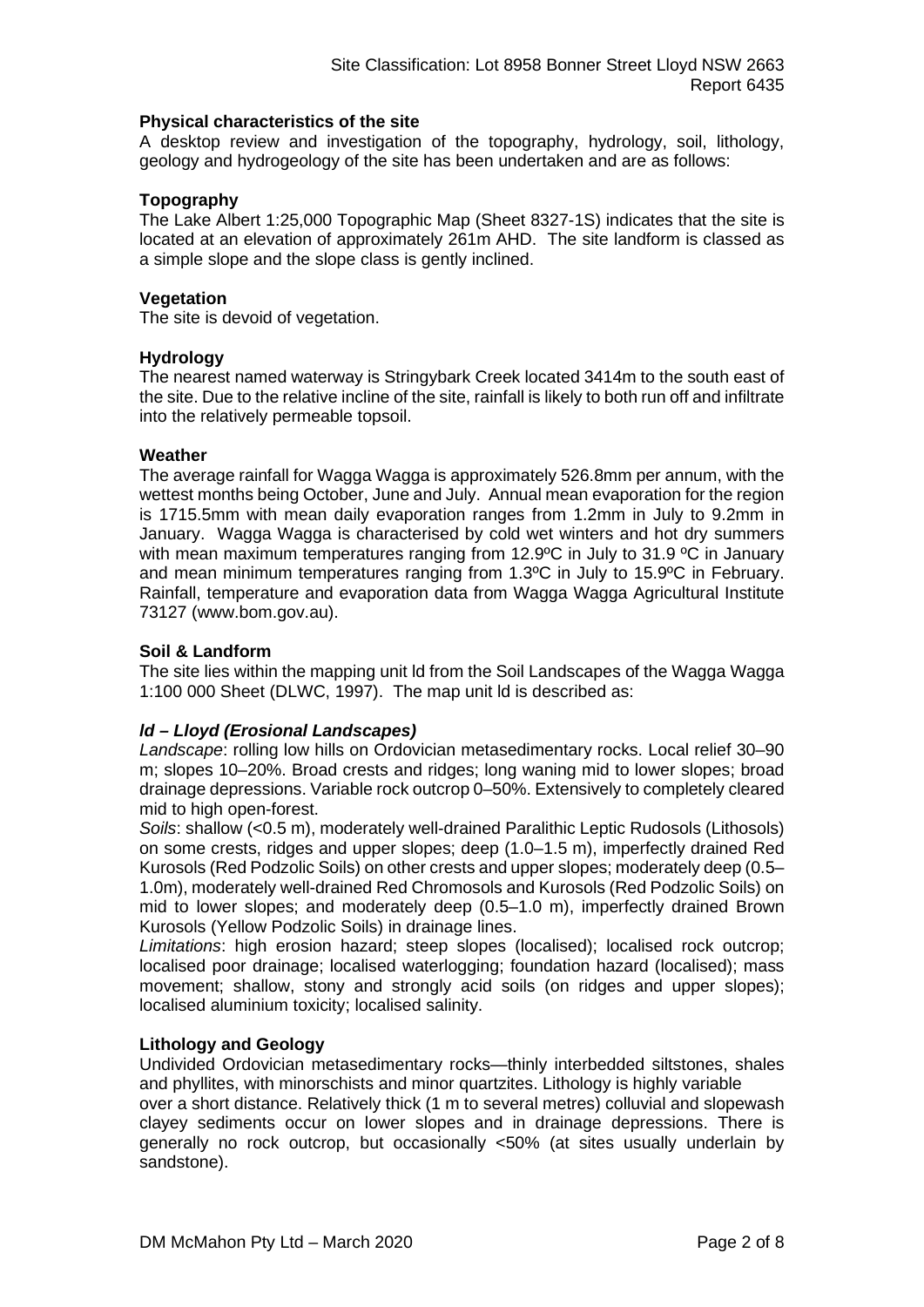# **Hydrogeology**

From the Geoscience Australia hydrogeology dataset, the groundwater beneath the site is described as porous, extensive highly productive aquifers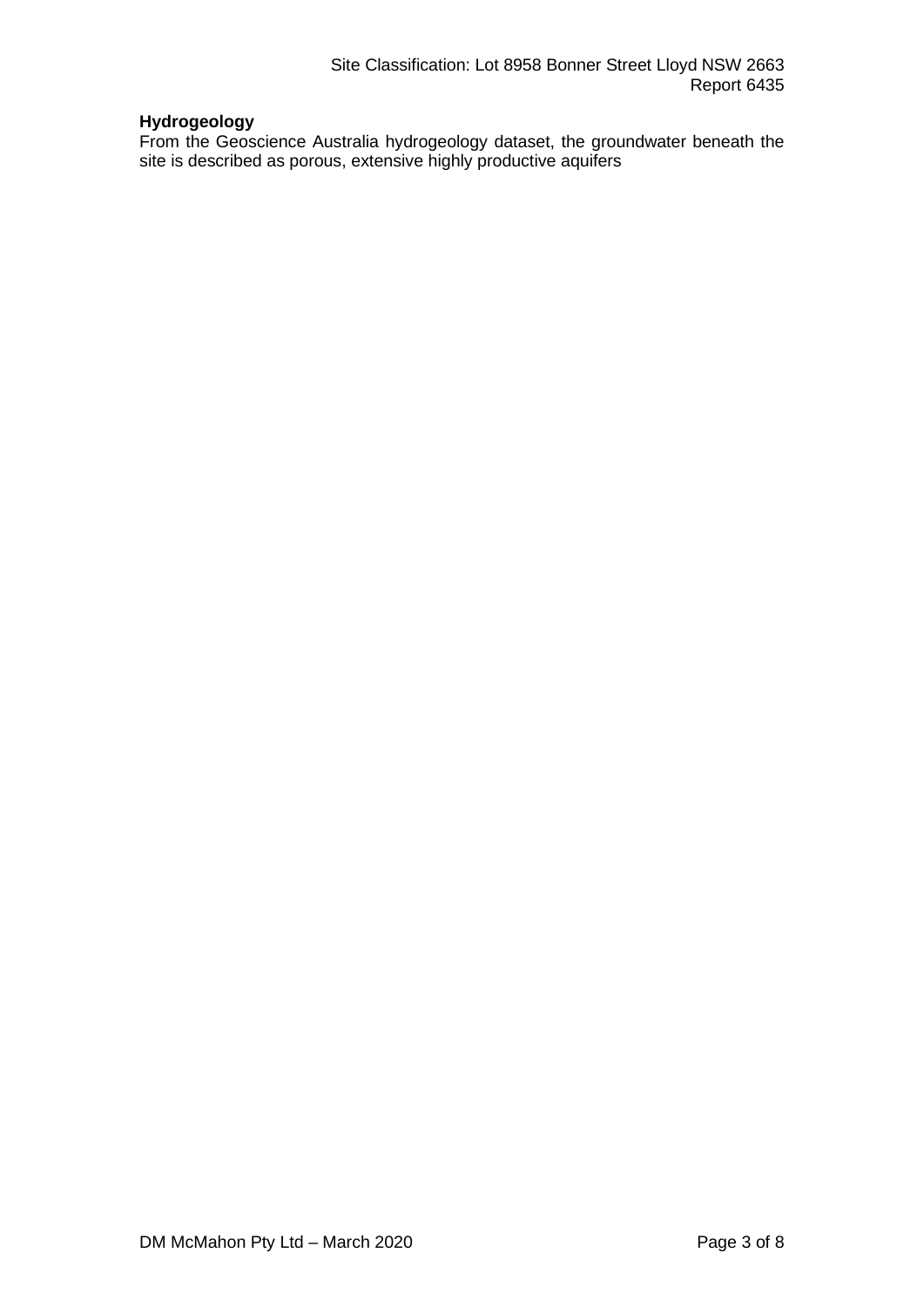# **Site Condition**

Through site investigation, field observations, in situ tests and laboratory analysis the following site geotechnical model has been developed. Details of the general conditions encountered with a field description of the soil, engineering properties and the location of the boreholes can be seen as follows, Table 1, Figure 1.

#### **Table 1:** *Site geotechnical model with field description and observations*

| <b>Soil Origin</b>       | <b>Depth</b><br>(m) | <b>Class</b><br><b>(AS17</b><br>26<br>$-2017)$ | Soil Name /<br><b>Description</b>       | <b>Grain</b><br><b>Size</b> | <b>Primary</b><br><b>Colour</b> | <b>Mottle</b><br><b>Colour</b> | <b>Mois-</b><br>ture | Plas-<br>ticity | <b>Consis-</b><br>tency | <b>Observations</b><br>and/or comments | <b>Engineering</b><br><b>Properties</b> |
|--------------------------|---------------------|------------------------------------------------|-----------------------------------------|-----------------------------|---------------------------------|--------------------------------|----------------------|-----------------|-------------------------|----------------------------------------|-----------------------------------------|
| <b>Borehole 1</b>        |                     |                                                |                                         |                             |                                 |                                |                      |                 |                         |                                        |                                         |
| <b>FILL</b>              | $0.0 -$<br>0.2      | <b>CL</b>                                      | <b>Silty CLAY</b>                       | Fine                        | Yellowish<br><b>Brown</b>       | Nil                            | D                    | Low             | Firm                    | $\blacksquare$                         |                                         |
| $\overline{\phantom{0}}$ | 0.2                 | $\overline{\phantom{0}}$                       | Bedrock -<br>Ordovician<br>Metasediment | -                           | $\overline{\phantom{a}}$        | Nil                            | -                    | -               |                         | Refusal at 0.2m on<br>OM.              | Ys<br>Expansivity<br>20-40mm            |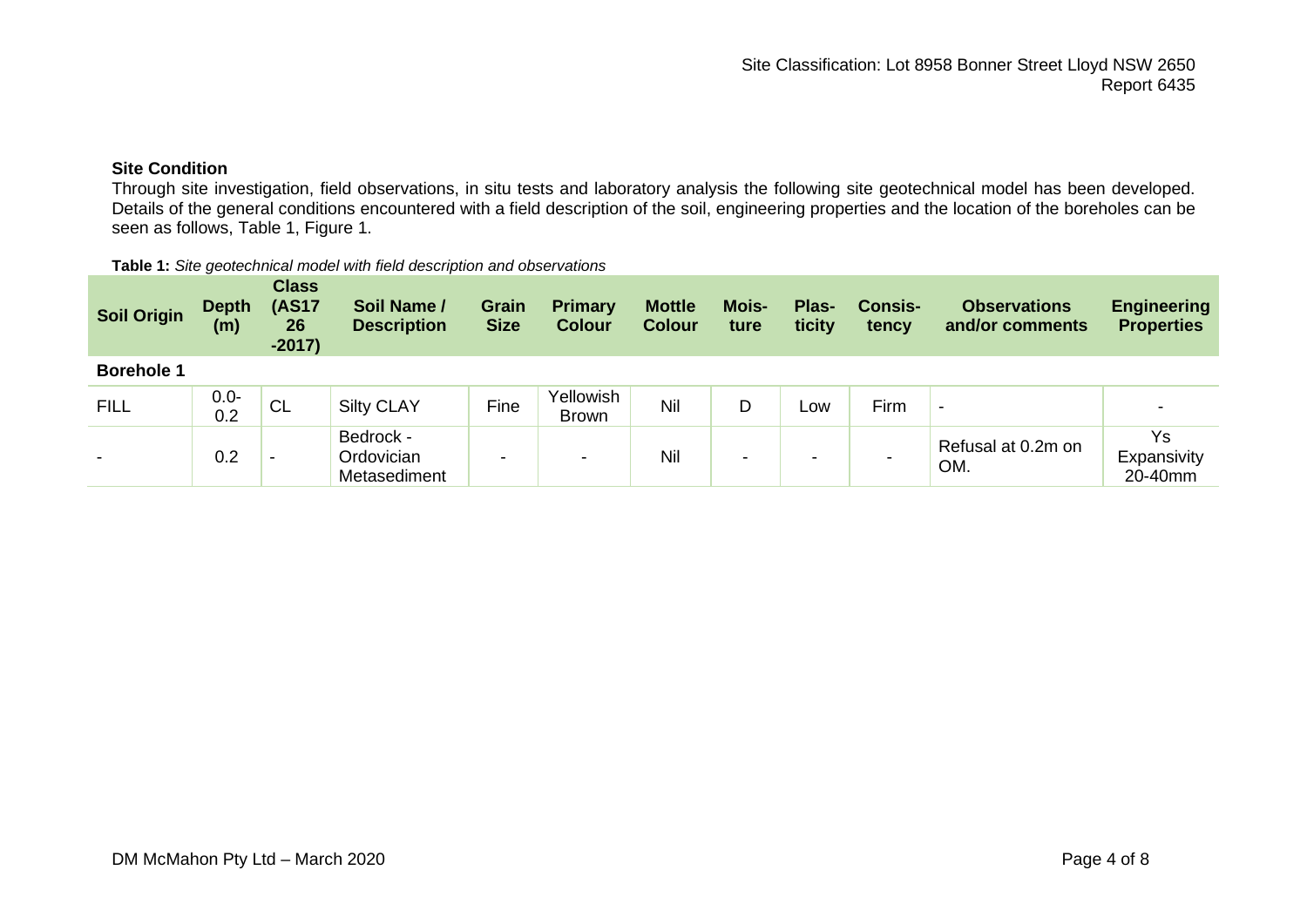

**Figure 1:** *Annotated site plan overlain on aerial photograph depicting borehole locations*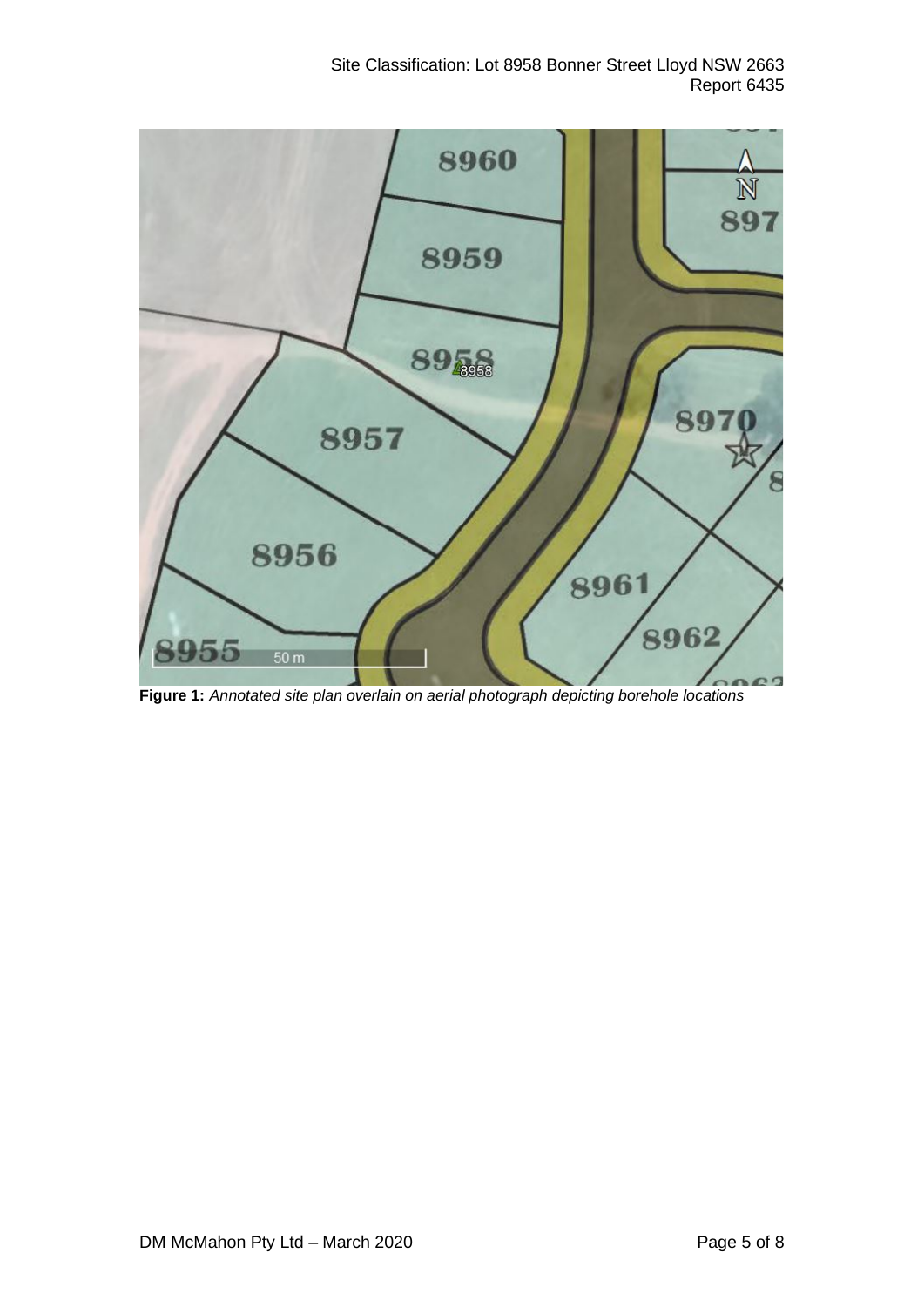### **Site Classification**

Based on the field assessment and laboratory data and assumptions therein the site is classified as **A – Most sand and rock sites with little or no ground movement from moisture changes** by reference to AS2870:2011.

### **Assumptions**

Site investigation and classification was carried out by reference to AS2870:2011. The proposed building is a single storey residential development.

This classification is based on the footings being founded into the underlying ordovician metasedimentary bedrock. If the footings are not into the specified material the site classification will need to be reassessed.

Footings may be founded partly on fill and partly on natural material depending on founding depths. As such, footing design may require careful consideration by the structural engineer to minimise potential differential settlement.

An allowable bearing pressure of up to 50kPa and 100kPa for raft slab beams and strip footings respectively may be adopted.

If more than 0.4m of uncontrolled fill is present or placed, or if depth of excavation within the building area extends more than 0.5m below the existing surface, the above classification will need to be reassessed.

Any earthworks on site will be carried out by reference to AS3798: 2007.

If any unconsolidated or saturated soils are encountered during excavation, or conditions that are not alike the above description, the site supervisor should be informed, the work stopped and this office be contacted immediately for further evaluation.

Where trees and large shrubs are removed from the site all roots are to be removed and voids replaced with compacted fill by reference to AS3798:2007.

The soils investigated are all natural ground and no free groundwater was encountered at the time of the investigation.

Site drainage and vegetation limitations are adhered to as per the CSIRO Foundation Management and Footing Performance: A Homeowner's guide, BTF-2011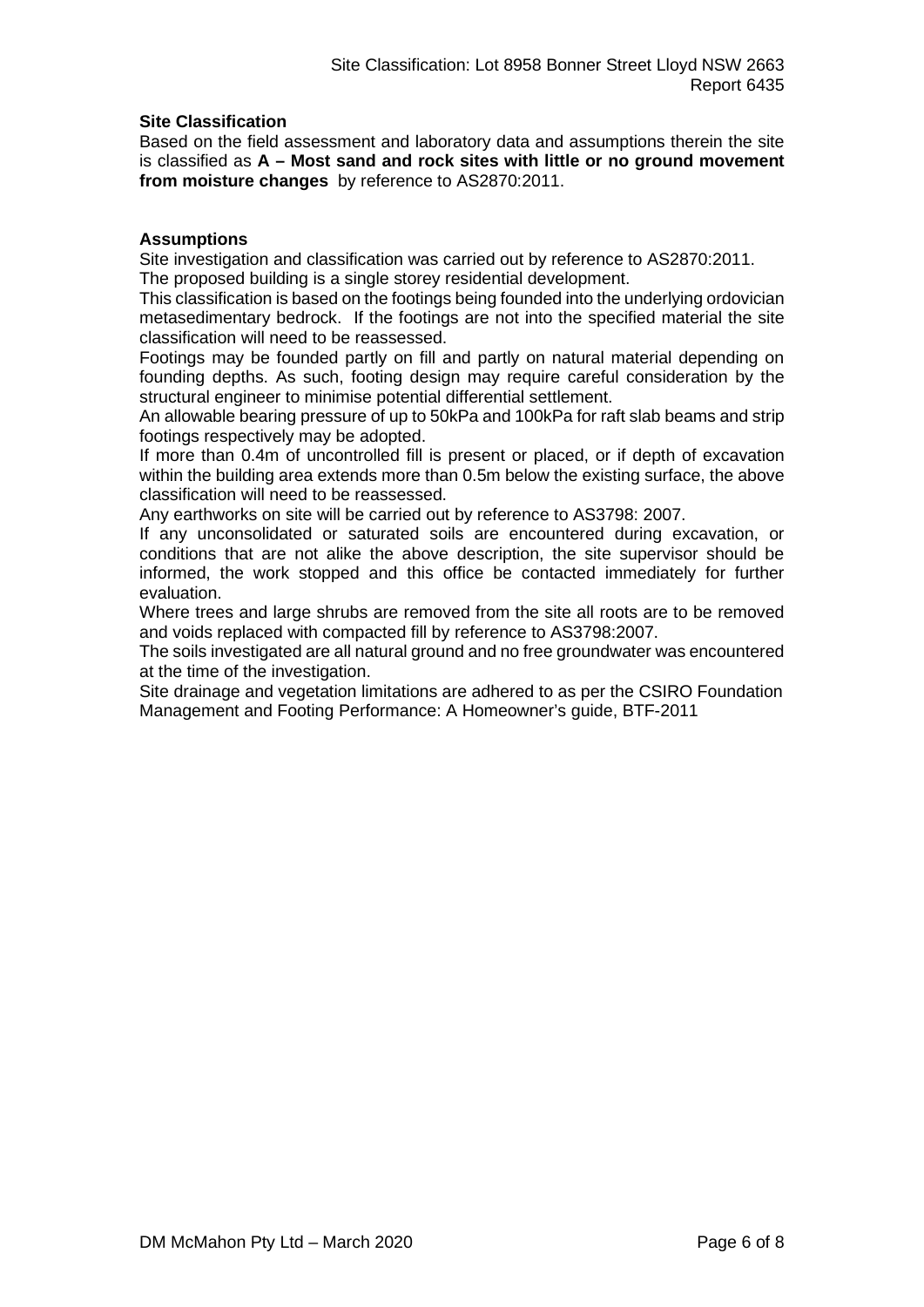# Site Classification: Lot 8958 Bonner Street Lloyd NSW 2663 Report 6435

| <b>Log Column</b>  |                      | <b>Symbol</b>                                                                                                                                                                                                              | <b>Definition</b>                                                                                                                                                                                                                                                                                                                                                                                                          |  |  |  |  |
|--------------------|----------------------|----------------------------------------------------------------------------------------------------------------------------------------------------------------------------------------------------------------------------|----------------------------------------------------------------------------------------------------------------------------------------------------------------------------------------------------------------------------------------------------------------------------------------------------------------------------------------------------------------------------------------------------------------------------|--|--|--|--|
| <b>Soil Origin</b> |                      | <b>TOPSOIL</b>                                                                                                                                                                                                             | Mantle of surface and/or near-surface soil often but not always defined by high levels of organic<br>material, both dead and living. Remnant topsoils are topsoils that subsequently been buried by<br>other transported soils. Roots of trees may extend significantly into otherwise unaltered soil and<br>the presence of roots is not a sufficient reason for describing a material as topsoil.                        |  |  |  |  |
|                    |                      | <b>FILL</b>                                                                                                                                                                                                                | Any material which has been placed by anthropogenic processes                                                                                                                                                                                                                                                                                                                                                              |  |  |  |  |
|                    |                      | Alluvial                                                                                                                                                                                                                   | Deposited by streams and rivers                                                                                                                                                                                                                                                                                                                                                                                            |  |  |  |  |
|                    |                      | Colluvial                                                                                                                                                                                                                  | Soil and rock debris transported down slope by gravity, with or without the assistance of flowing<br>water and generally deposited in gullies or at the base of slopes. Colluvium is often used to<br>refer to thicker deposits such as those formed from landslides, whereas the term 'slopewash'<br>may be used for thinner and more widespread deposits that accumulate gradually over longer<br>geological timeframes. |  |  |  |  |
|                    |                      | Extremely<br>Formed directly from in situ weathering of geological formations. Although this material is of soil<br>weathered<br>strength, it retains the structure and/or fabric of the parent rock material.<br>material |                                                                                                                                                                                                                                                                                                                                                                                                                            |  |  |  |  |
|                    |                      | Residual                                                                                                                                                                                                                   | Formed directly from in situ weathering of geological formations. These soils no longer retain<br>any visible structure or fabric of the parent soil or rock material                                                                                                                                                                                                                                                      |  |  |  |  |
| Class              |                      | GW                                                                                                                                                                                                                         | Gravel and gravel-sand mixtures, little to no fines                                                                                                                                                                                                                                                                                                                                                                        |  |  |  |  |
| (AS1726-<br>2017)  |                      | GP                                                                                                                                                                                                                         | Gravel and gravel-sand mixtures, little to no fines, uniform gravels                                                                                                                                                                                                                                                                                                                                                       |  |  |  |  |
|                    |                      | GМ                                                                                                                                                                                                                         | Gravel-silt mixtures and gravel-sand-silt mixtures                                                                                                                                                                                                                                                                                                                                                                         |  |  |  |  |
|                    |                      | GC                                                                                                                                                                                                                         | Gravel-clay mixtures and gravel-sand-clay mixtures                                                                                                                                                                                                                                                                                                                                                                         |  |  |  |  |
|                    |                      | SW                                                                                                                                                                                                                         | Sand and gravel-sand mixtures, little to no fines                                                                                                                                                                                                                                                                                                                                                                          |  |  |  |  |
|                    | Coarse grained soils | <b>SP</b>                                                                                                                                                                                                                  | Sand and gravel-sand mixtures, little to no fines                                                                                                                                                                                                                                                                                                                                                                          |  |  |  |  |
|                    |                      | <b>SM</b>                                                                                                                                                                                                                  | Sand-silt mixtures                                                                                                                                                                                                                                                                                                                                                                                                         |  |  |  |  |
|                    |                      | SC                                                                                                                                                                                                                         | Sand-clay mixtures                                                                                                                                                                                                                                                                                                                                                                                                         |  |  |  |  |
|                    |                      | ML                                                                                                                                                                                                                         | Inorganic silt and very fine sand, rock flour, silty or clayey fine sand or silt with low plasticity                                                                                                                                                                                                                                                                                                                       |  |  |  |  |
|                    | soils                | CL, CI                                                                                                                                                                                                                     | Inorganic clays of low to medium plasticity, gravelly clay, sandy clay                                                                                                                                                                                                                                                                                                                                                     |  |  |  |  |
|                    |                      | OL                                                                                                                                                                                                                         | Organic silt                                                                                                                                                                                                                                                                                                                                                                                                               |  |  |  |  |
|                    |                      | MН                                                                                                                                                                                                                         | Inorganic silt                                                                                                                                                                                                                                                                                                                                                                                                             |  |  |  |  |
|                    | Fine grained         | CН                                                                                                                                                                                                                         | Inorganic clays of high plasticity                                                                                                                                                                                                                                                                                                                                                                                         |  |  |  |  |
|                    |                      | OН                                                                                                                                                                                                                         | Organic clay of medium to high plasticity, organic silt                                                                                                                                                                                                                                                                                                                                                                    |  |  |  |  |
|                    |                      | Pt                                                                                                                                                                                                                         | Peat, highly organic soil                                                                                                                                                                                                                                                                                                                                                                                                  |  |  |  |  |
| Soil Name/         |                      | SAND                                                                                                                                                                                                                       | Coarse grained soil                                                                                                                                                                                                                                                                                                                                                                                                        |  |  |  |  |
| <b>Description</b> |                      | SILT                                                                                                                                                                                                                       | Fine grained soil - low dry strength, low wet toughness and dilatancy                                                                                                                                                                                                                                                                                                                                                      |  |  |  |  |
|                    |                      | <b>CLAY</b>                                                                                                                                                                                                                | Fine grained soil – high dry strength, high wet toughness and plasticity                                                                                                                                                                                                                                                                                                                                                   |  |  |  |  |
| <b>Grain Size</b>  |                      | Coarse                                                                                                                                                                                                                     | >2mm                                                                                                                                                                                                                                                                                                                                                                                                                       |  |  |  |  |
|                    |                      | Medium                                                                                                                                                                                                                     | $0.06 - 2mm$                                                                                                                                                                                                                                                                                                                                                                                                               |  |  |  |  |
| <b>Moisture</b>    |                      | Fine<br>D                                                                                                                                                                                                                  | $<$ 0.06 $mm$<br>Dry                                                                                                                                                                                                                                                                                                                                                                                                       |  |  |  |  |
|                    |                      | Т                                                                                                                                                                                                                          | <b>Moderately Moist</b>                                                                                                                                                                                                                                                                                                                                                                                                    |  |  |  |  |
|                    |                      | М                                                                                                                                                                                                                          | Moist                                                                                                                                                                                                                                                                                                                                                                                                                      |  |  |  |  |
|                    |                      | W                                                                                                                                                                                                                          | Wet                                                                                                                                                                                                                                                                                                                                                                                                                        |  |  |  |  |
| <b>Plasticity</b>  |                      | Non-plastic                                                                                                                                                                                                                | Not applicable                                                                                                                                                                                                                                                                                                                                                                                                             |  |  |  |  |
|                    |                      | Low                                                                                                                                                                                                                        | Only slight pressure is required to roll the thread of soil near the plastic limit. The thread and<br>lump are weak and soft. The dry specimen crumbles into powder with some finger pressure.                                                                                                                                                                                                                             |  |  |  |  |
|                    |                      | Medium                                                                                                                                                                                                                     | Medium pressure is required to roll the thread of soil to near the plastic limit. The thread and<br>lump have medium stiffness. The dry specimen breaks into pieces or crumbles with<br>considerable finger pressure.                                                                                                                                                                                                      |  |  |  |  |
|                    |                      | High                                                                                                                                                                                                                       | Considerable pressure is required to roll the thread to near the plastic limit. The thread and the<br>lump have very high stiffness. The dry specimen cannot be broken with finger pressure.<br>Specimen will break into pieces between thumb and a hard surface.                                                                                                                                                          |  |  |  |  |
| <b>Consistency</b> |                      | Very Soft (VS)                                                                                                                                                                                                             | Exudes between fingers when squeezed in hand                                                                                                                                                                                                                                                                                                                                                                               |  |  |  |  |
|                    |                      | Soft (S)                                                                                                                                                                                                                   | Can be moulded by light finger pressure                                                                                                                                                                                                                                                                                                                                                                                    |  |  |  |  |
|                    |                      | Firm (F)                                                                                                                                                                                                                   | Can be moulded by strong finger pressure                                                                                                                                                                                                                                                                                                                                                                                   |  |  |  |  |
|                    |                      | Stiff (St)                                                                                                                                                                                                                 | Cannot be moulded by fingers                                                                                                                                                                                                                                                                                                                                                                                               |  |  |  |  |
|                    |                      | Very Stiff (VSt)                                                                                                                                                                                                           | Can be indented by thumb nail                                                                                                                                                                                                                                                                                                                                                                                              |  |  |  |  |
|                    |                      | Hard (H)                                                                                                                                                                                                                   | Can be indented by thumb nail with difficulty                                                                                                                                                                                                                                                                                                                                                                              |  |  |  |  |
|                    |                      | Friable (Fr)                                                                                                                                                                                                               | Can be easily crumbled or broken into small pieces by hand                                                                                                                                                                                                                                                                                                                                                                 |  |  |  |  |

# **Notes Relating to Results**